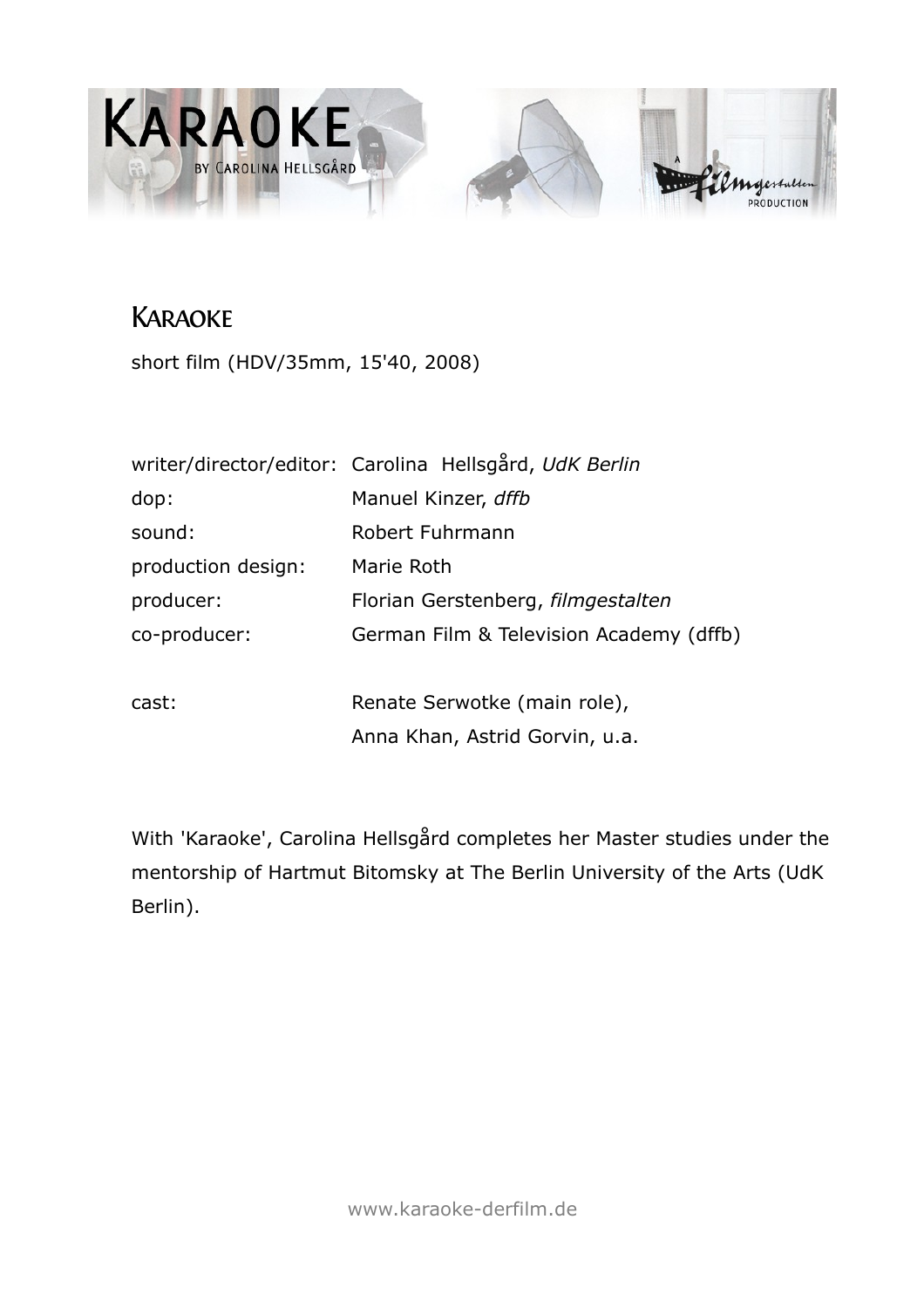

#### **Synopsis**

'Karaoke' is the story about Liselotte, an elderly actress looking for a new role in theatre or film. In a series of scenes we follow her as she visits different casting-sessions. Without significant success, she interacts with the people around her. Her only hope remains an old friend Vera, to whom she has not spoken to for years.

#### **One-Line Synopsis**

An elderly actress's desperate search for a new role.

## **Director Statement**

As a contrast to films about life change and transformation, I wanted to depict a life situation that does not change. In Karaoke we follow the main protagonist, an elderly actress, as she desperately tries to get a role. The everyday and somehow banal situations, which she encounters, eventually amounts to a personal tragedy. Karaoke is a film about aging and acting. On a more general level, the film reflects upon the search for identity and difficulties of finding ones place in society.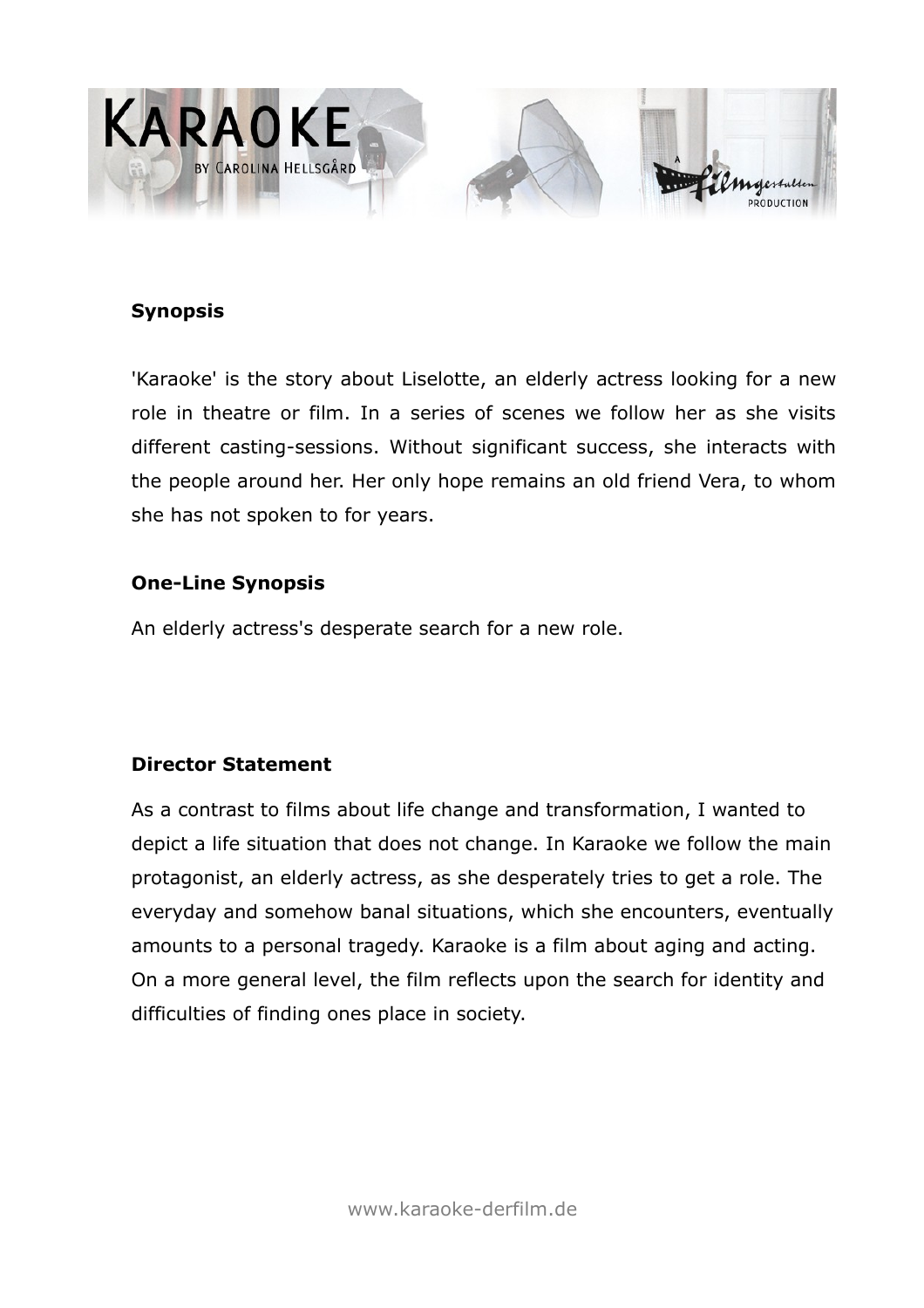

## **Carolina Hellsgård**

Carolina Hellsgård, born 1977 in Stockholm. After finishing her studies in film history at the Stockholm University, she attended the experimental film program at The Berlin University of Arts. "Karaoke" which she wrote and directed is her graduation film. Filmography short movies – as a writer and director: "Thicker than Water" (2004), "Thirst" (2006), "Karaoke" (2008)

## **Biography**

| 2007        | Meisterschülerin of Prof. Hartmut Bitomsky                                                           |
|-------------|------------------------------------------------------------------------------------------------------|
| 2003 - 2007 | Master Degree at the Experimental Film and Media<br>Department, The Berlin Academy of the Arts (UdK) |
| 1998 - 2002 | Bachelor of Arts at the Department of Cinema Studies<br>& Nordic Languages, University of Stockholm  |
| 1977        | Born in Stockholm, Sweden                                                                            |

## **Filmography (Selection)**

| 2008 | Karaoke                        | [Fiction, HDV, 15']       |
|------|--------------------------------|---------------------------|
| 2006 | Thirst                         | [Fiction, DV, 10']        |
| 2005 | Prata Sannita Portrait Project | [Exp. Documentary, 10']   |
| 2004 | Thicker than Water             | [Fiction, DV, 6:50']      |
| 2003 | Husen                          | [Fiction, DV, 9']         |
| 2002 | Spaceman                       | [Science-fiction, DV, 4'] |